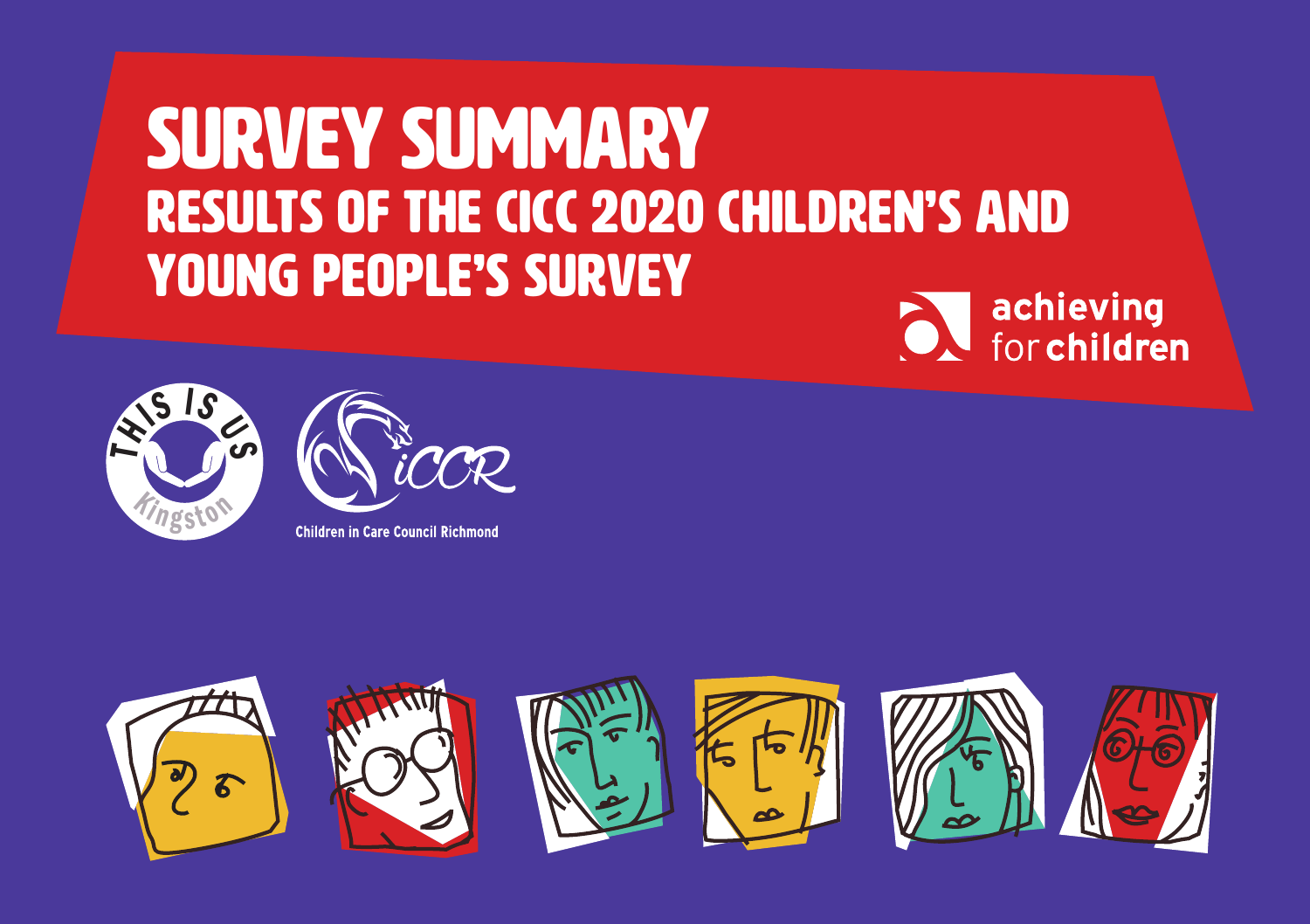# CHILDREN LOOKED AFTER SURVEY **23** participants



#### Does where you live feel like home and meet your current needs?

Yes: 23 No: 0

Do you like where you live?



Does your social worker help you with the things that are important to you?

# Always: 13

Sometimes: 10 Never: 0

#### **Comments**

My social worker listens to me and understands me

She is kind and always takes time to listen to me Meet with me more'

# How can your social worker help you more?

I would like my social worker to do what they say are going to do

Easy to get hold of and organised more contact and could stop it getting cancelled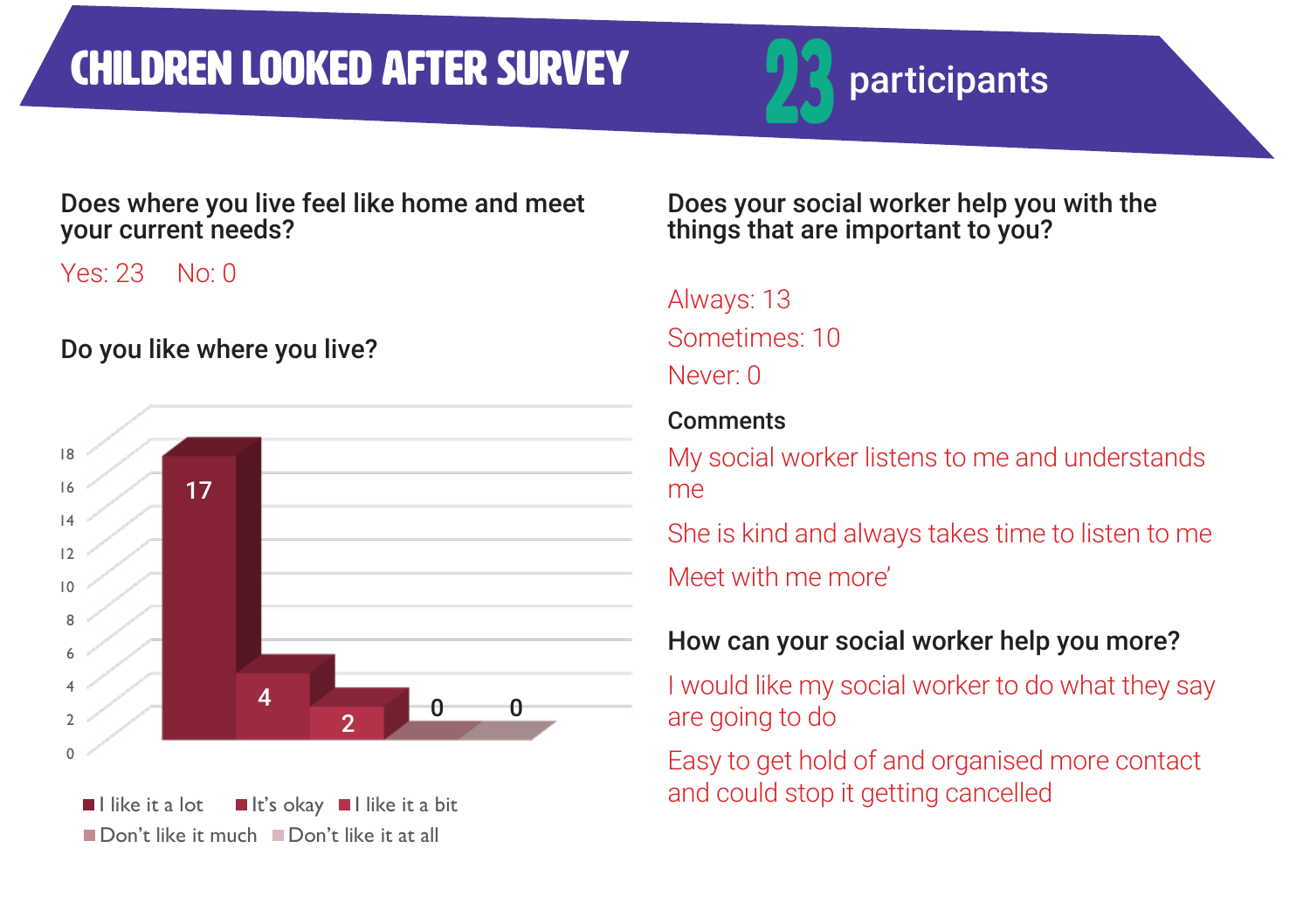

Do you feel like your views are listened to by

Are you able to keep in touch with the people important to you?

Yes 17

Sometimes 1

No 4

#### **Comments**

I would like phone calls with everyone that are important I would prefer contact centre I would like my mum's number I would like to see them more I like the contact centre

Top thee things the Children in Care Council should do

Help me with friendships and relationships Support me to eat well and look after myself Help me manage my thoughts and feelings

If there was a support group to meet others. share experiences, feelings and emotions in a safe and confident space, would you use it?

Yes 13 No 10

If the CICC were to run a youth club would you come along?

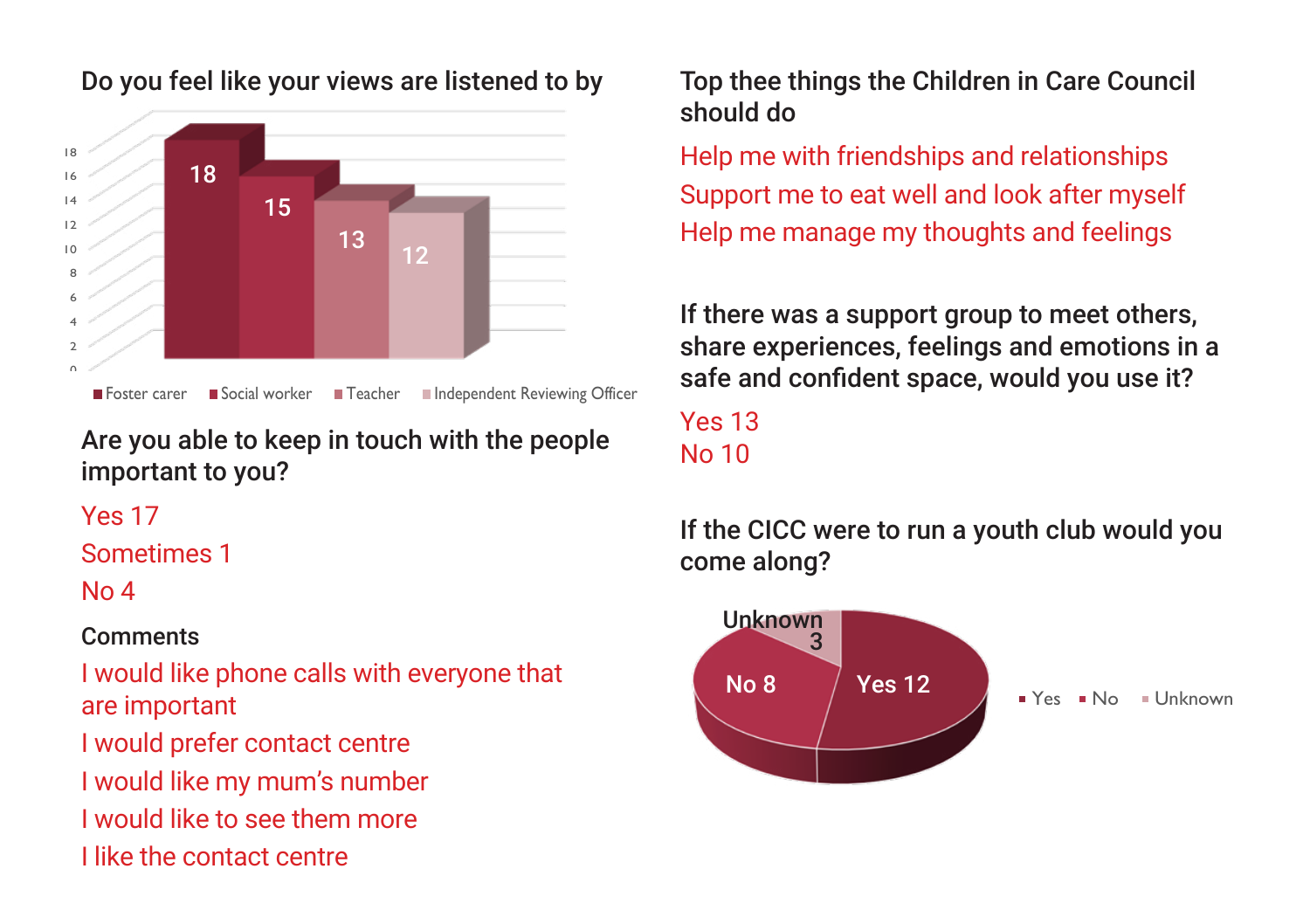#### What would you like the youth club to have?

**Cooking** Dancing **Sports** Music **Cooking** Art and crafts Trips such as theme park **Sports** Music Table tennis and ping pong Cooking **Sports** Football **Basketball** Sports activities Cooking Music Social time **Sports Cooking** Baking **Music** 

#### **Sports**

# What would you like to do better this year?

To be more understanding of others and a better listener My maths and grammar My emotions and how to express them Listening To become more confident with people at school Skills for independence My English Loosing weight **Maths** Better cook More confident Better at school Look after my physical health

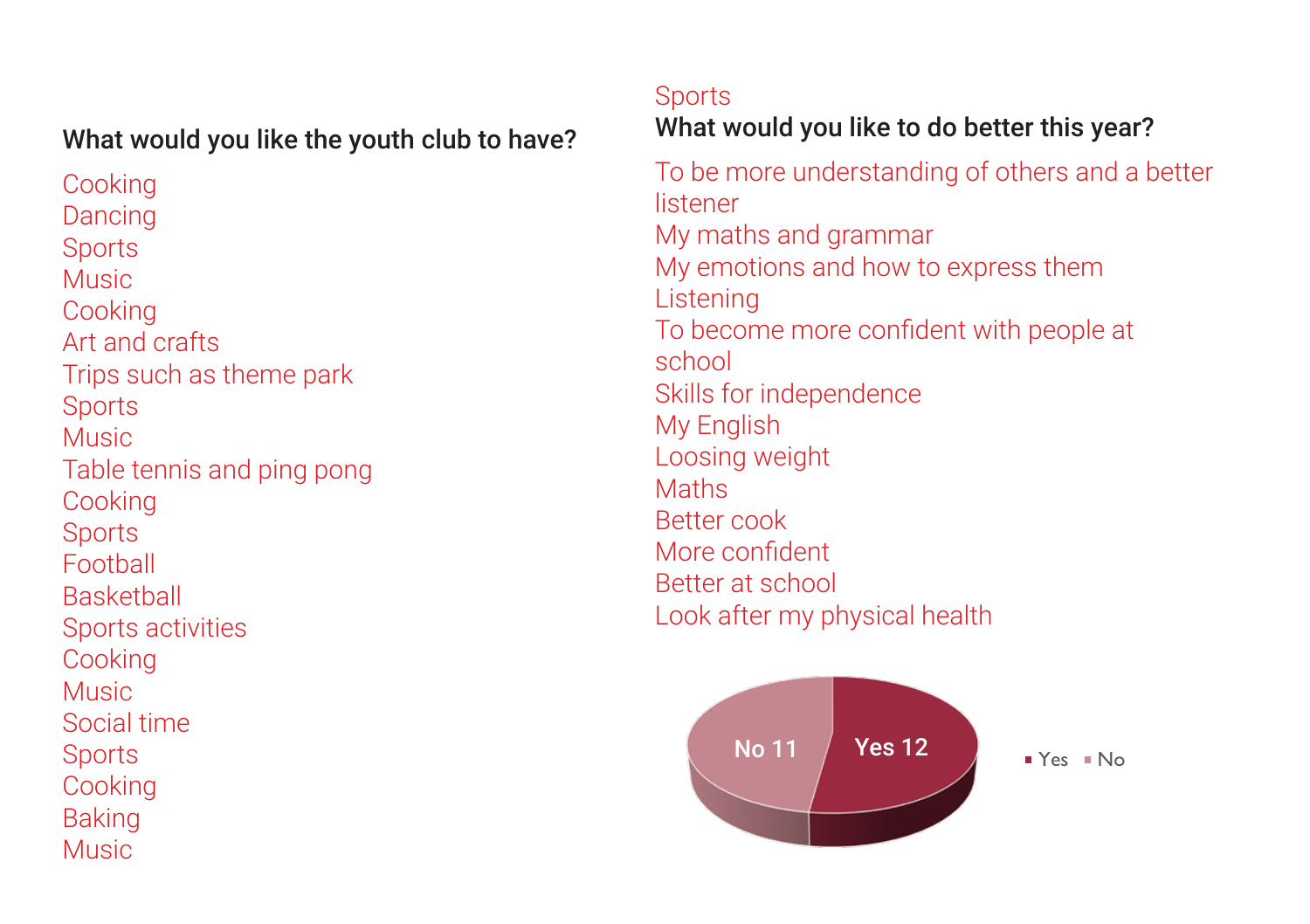Do you know about the Children in Care Council?

Does where you live feel like home and meet your current needs?

Yes 32 No 5

Does the way you work with your personal advisor or social worker suit your needs?

#### Yes 31 No 6

Resilience is our ability to bounce back when things don't go as planned. Do you feel staff at AfC help you to become more resilient?

Yes 35 No 2

If there was a support group to meet others, share experiences, feelings and emotions in a safe and confidential space, would you use it?



#### Which workshops would you be interested in?

Starting your own business, employment, education Healthy living Resilience and emotional wellbeing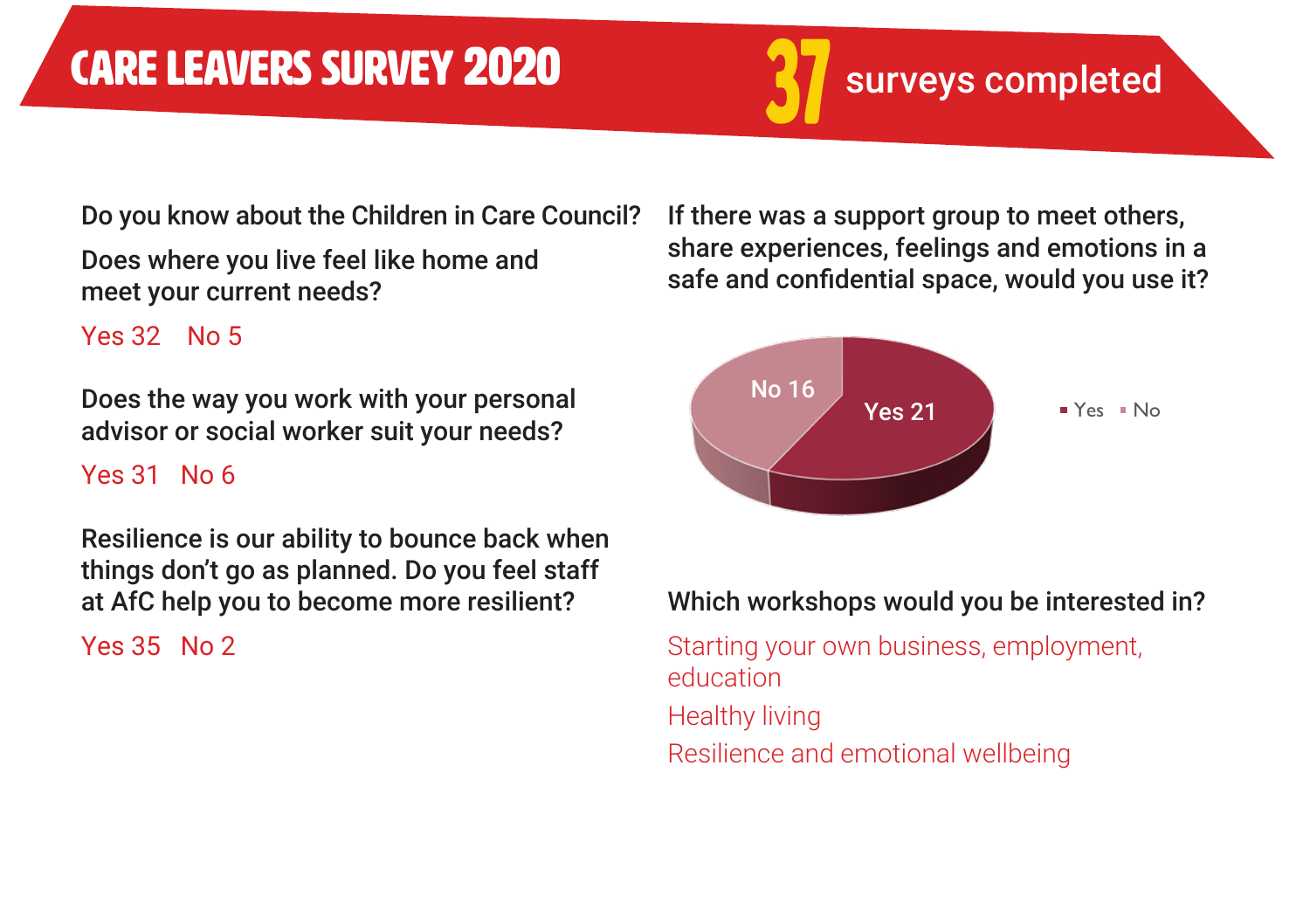If the CiCC were to run a youth club, would you come along?



### What would you like the youth club to have?

Art

**Cooking** 

Help with CV

Music

**Cooking** 

Life lessons such as tax and how to apply for things

**Cooking** 

PS4

Sport

#### Name one thing that Leaving Care team have made better for you

Someone to talk to if needed Accommodation Confidence Somewhere to live Support Accomodation My life

#### Name one thing AfC could do better for you

Support my mental unwellness Find a house when I get out of prison My education Move back to Kingston My mental health